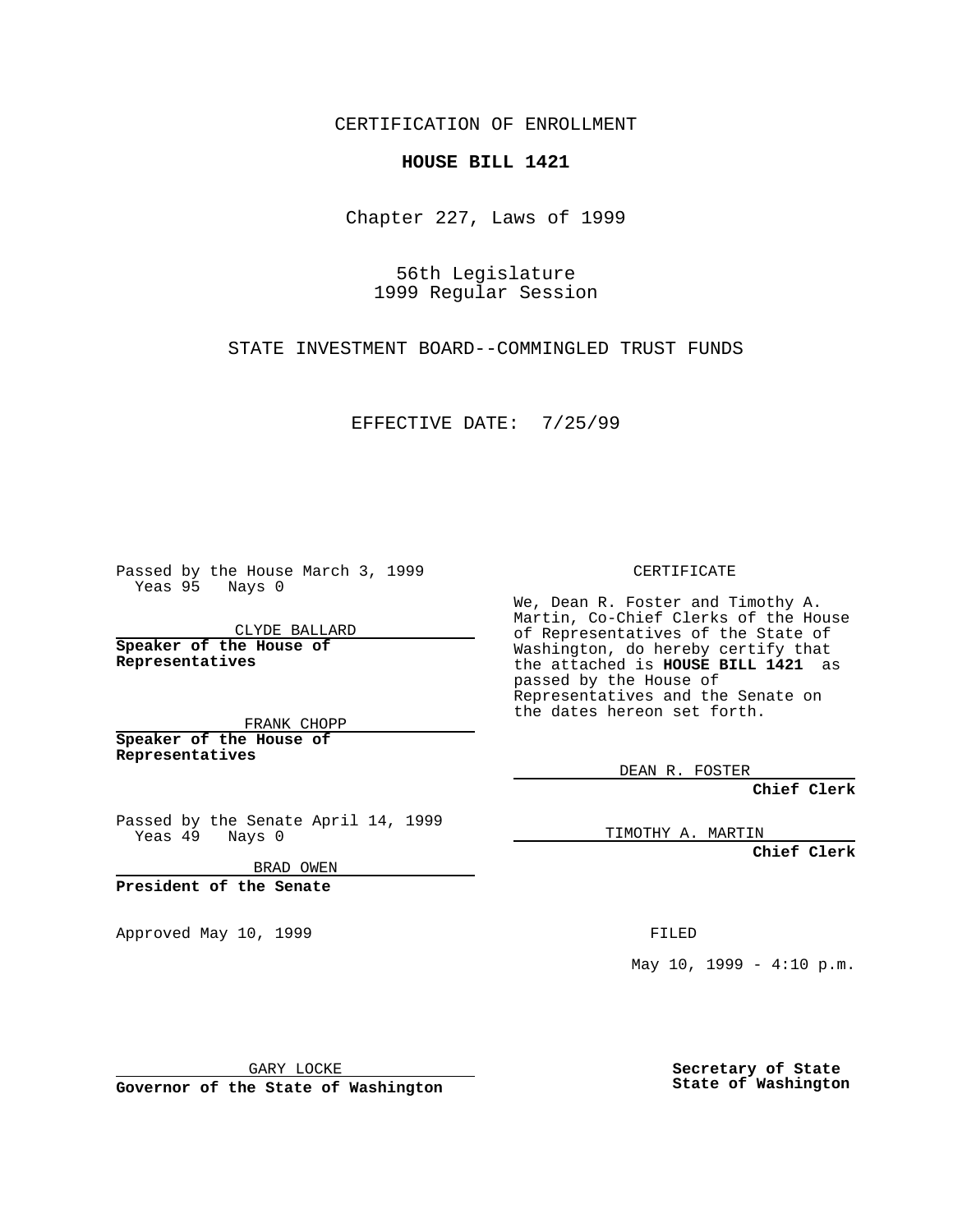## **HOUSE BILL 1421** \_\_\_\_\_\_\_\_\_\_\_\_\_\_\_\_\_\_\_\_\_\_\_\_\_\_\_\_\_\_\_\_\_\_\_\_\_\_\_\_\_\_\_\_\_\_\_

\_\_\_\_\_\_\_\_\_\_\_\_\_\_\_\_\_\_\_\_\_\_\_\_\_\_\_\_\_\_\_\_\_\_\_\_\_\_\_\_\_\_\_\_\_\_\_

Passed Legislature - 1999 Regular Session

## **State of Washington 56th Legislature 1999 Regular Session**

**By** Representatives Huff, H. Sommers, Hatfield, Benson and McIntire; by request of State Investment Board

Read first time 01/25/1999. Referred to Committee on Financial Institutions & Insurance.

1 AN ACT Relating to the state investment board; and amending RCW 2 43.33A.170.

3 BE IT ENACTED BY THE LEGISLATURE OF THE STATE OF WASHINGTON:

4 **Sec. 1.** RCW 43.33A.170 and 1982 c 58 s 1 are each amended to read 5 as follows:

6 ((There is established in the state treasury)) The state investment 7 board ((commingled trust fund)) is authorized to establish commingled 8 trust funds in the state treasury for the implementation of specific 9 investment programs for any combination of funds under its 10 jurisdiction. At the discretion of the state investment board, the 11 funds under the jurisdiction of the board may participate in the 12 investments made by the board through ((the)) state investment board 13 commingled trust funds. The state investment board may establish 14 accounts within ((the)) any such commingled trust fund as necessary for 15 the implementation of specific investment programs. The combining of 16 moneys from funds located outside the state treasury with moneys from 17 funds located within the state treasury for investment under this 18 section shall not affect the nature, character, or purpose of a 19 participating fund.